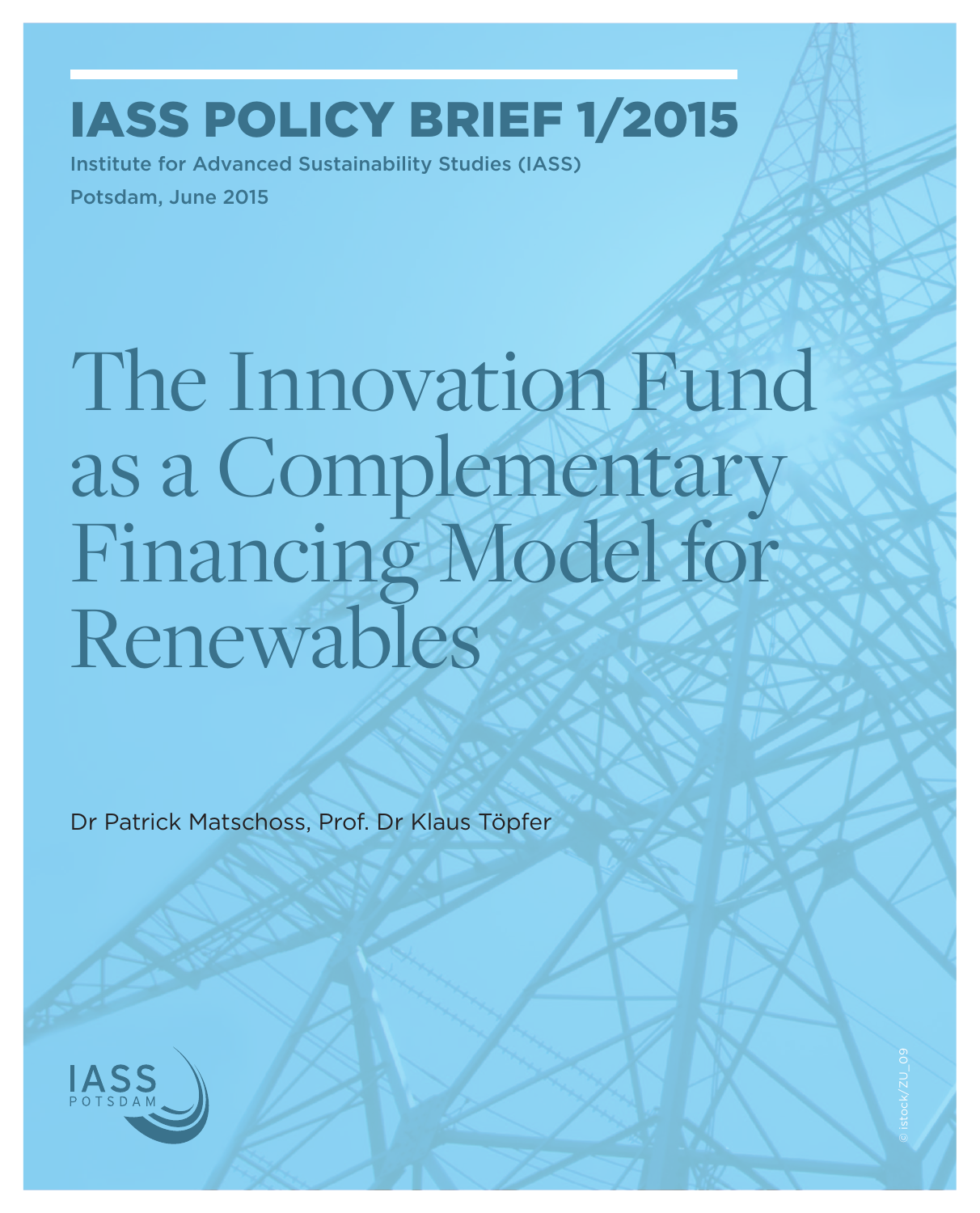This Policy Brief is based on the 2015 study by Patrick Matschoss and Klaus Töpfer: *The Innovation Fund. A Complementary Financing Mechanism for Renewables and a Model for the Future Financing of Infrastructure*?, IASS Study, February 2015 (hereinafter cited as Matschoss & Töpfer 2015), which provides detailed background information on different fund models as well as describing how they work and assessing their advantages and disadvantages. All prices are real 2014 prices. Thanks to Carolin Sperk for her review of this Policy Brief and support in the preparation of the IASS Study.  $*$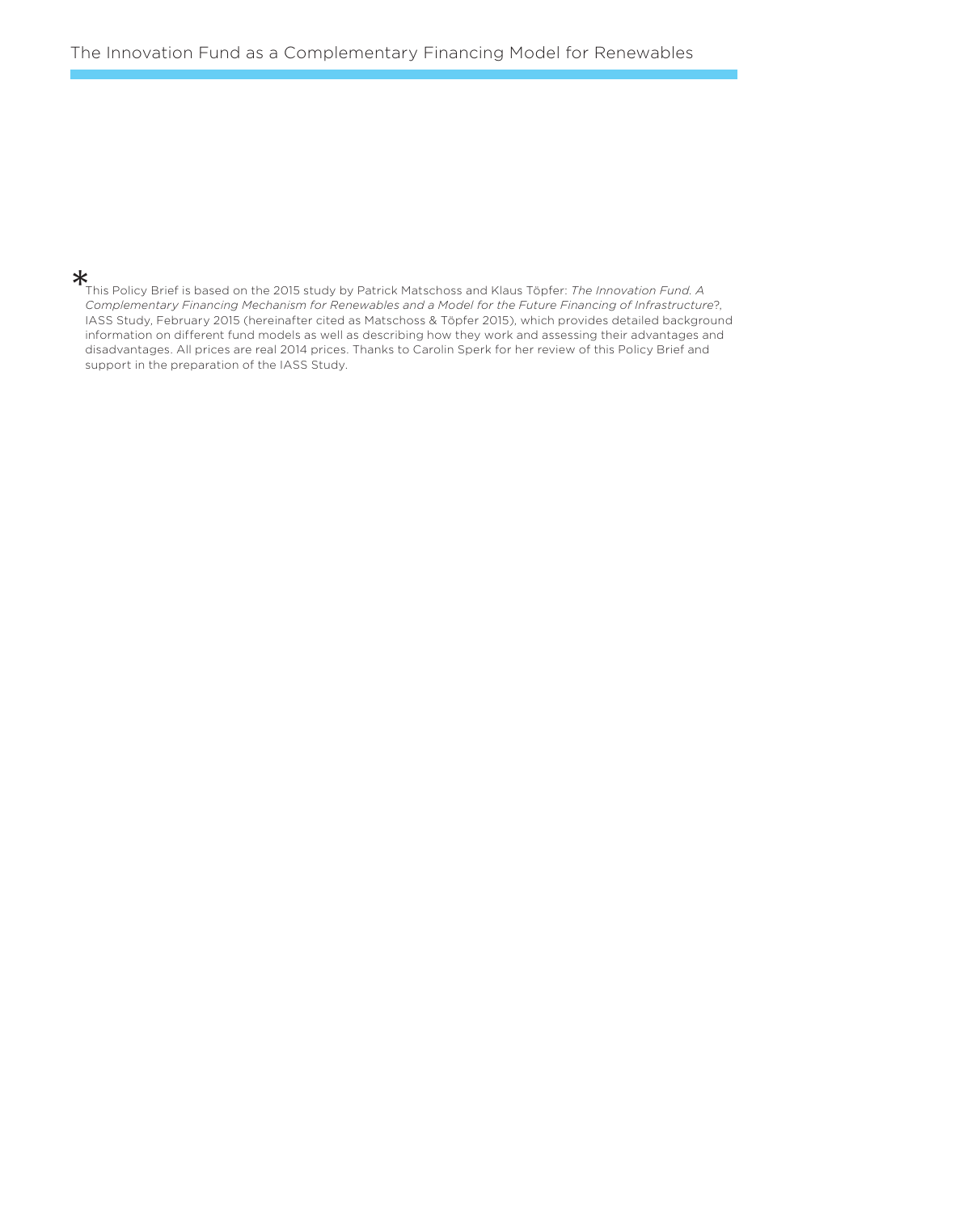n Germany, the costs of renewable energies are currently financed by a surcharge on the price of electricity. There are, however, many In Germany, the costs of renewable energies<br>are currently financed by a surcharge on the<br>price of electricity. There are, however, many<br>good reasons for a more broad-based financing of the Energiewende – not least the demands of innovation and technology policy. Above all, the fact that the reorientation of the entire German energy supply system is a strategic project involving the whole of society, a collaborative endeavour, makes it worthy of public financing, even in the longer term. Until now, the cost of developing technologies and expanding capacity for renewable energies – a significant part of the Energiewende – has been covered by the surcharge provided for in the German Renewable Energies Act (EEG) and thus by the current payments of non-privileged electricity consumers.<sup>1</sup>

To facilitate the further expansion of renewables, the Transdisciplinary Panel on Energy Change (TPEC) at the IASS therefore recommends an alternative part-financing of the costs through an Innovation Fund and is currently putting forward proposals on the design of that fund as well as various refinancing options. In the process, more general questions in relation to the financing of major societal infrastructure projects – in the context of the Energiewende and other areas – and involving institutional investors are also being investigated.

The transfer of payment obligations – especially the costs of technological development – from the EEG system to a fund would bring several advantages: first and foremost, it would show that the transition to renewables already makes economic sense. That would send an important message not only to German electricity customers but also to international observers of the Energiewende. It would become clearer that electricity generated from renewables

is not just a sound environmental and economic option for wealthy states like Germany. Secondly, such a fund would put renewables on a more level playing field with conventional energy technologies. And thirdly, more broad-based financing would make the Energiewende the collaborative endeavour it is supposed to be.

**Recommendation 1:** The past and future costs of technological development for photovoltaic and offshore wind energy, defined as that portion of the EEG surcharge above 9 ct/kWh, should be taken out of the EEG system and financed via a complementary Innovation Fund.

**Recommendation 2: With the** introduction of such a fund, the EEG surcharge should not be allowed to fall suddenly but rather kept at its current level in order to avoid the annual, controversial surcharge increases for electricity customers that would otherwise ensue.

**Recommendation 3:** At political level it must be decided – firstly – whether the financing of the fund should be much more broad-based than today in keeping with the notion of a collaborative endeavour, i.e. via public spending as opposed to payments within the EEG system, and – secondly – whether those payments should be stretched over a longer period through borrowing (either public borrowing or within the EEG system).

1 Non-privileged electricity consumers are charged the EEG standard rate. However, around 30% of total electric ity consumption (primarily in energy-intensive industries and industrial own generation) is privileged and charged at just 0–10% of the EEG standard rate.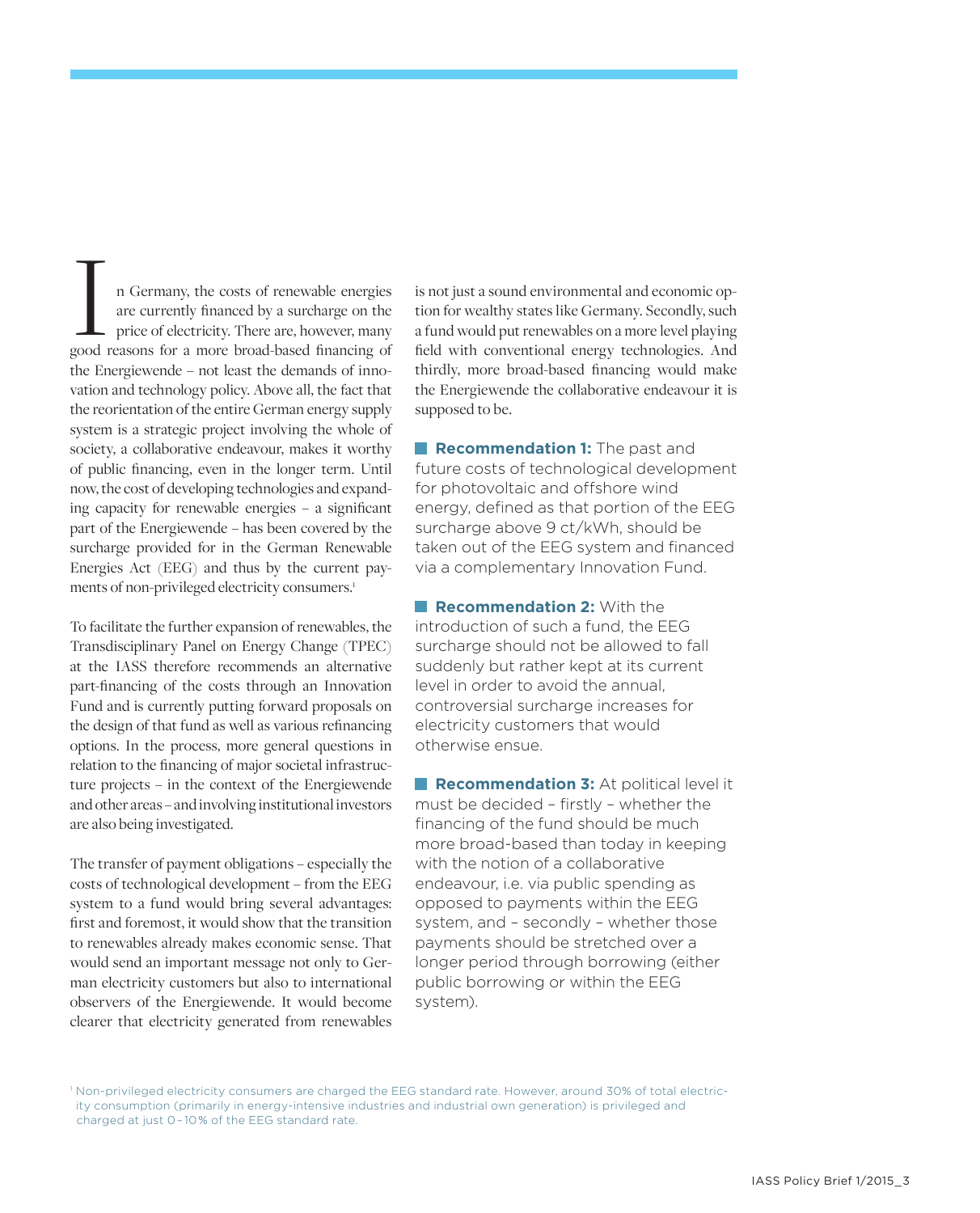# 1. Proposal for an Innovation Fund

The past and future costs of technological development for photovoltaic and offshore wind energy, defined as that portion of the EEG surcharge above 9 ct/kWh2 , should be taken out of the EEG system and financed by a complementary Innovation Fund. Since payments for onshore wind energy lie below this mark as it is, they should continue to be financed solely via the surcharge. Payments for biomass may lie above this mark, but a development that would significantly lower costs is unlikely in the case of these technologies. Thus in terms of innovation, there is little to justify their inclusion in a fund that is intended to cover the costs of technological innovation (Matschoss & Töpfer 2015, 15 – 16).

Were the fund to be introduced in 2015, the total surcharge amount (and with it the EEG surcharge in ct/ kWh) would fall abruptly before rising gradually, but at a lower rate than without the fund. Since this drop would reduce the incentive to use electricity efficiently, and given that increases in the EEG surcharge have always faced strong political resistance, we recommend not lowering the EEG surcharge despite the introduction of the fund. It should instead be kept at its current level until such time as the 'stable surcharge bonus' has been exhausted and the surcharge exceeds its previous level regardless of the fund.

A study by the Oeko Institute presents a model projection of the EEG system up to 2050, which predicts the EEG payment obligations and differential costs<sup>3</sup> that will have accrued by then and evaluates various fund models. This projection implies that by 2050 renewables will account for 80 % of power generation and be financed via the EEG surcharge. Thus, the differential costs that will have accrued by then are not (solely) incurred as additional costs, but represent rather a (partial) reallocation of 'normal' electricity costs to the EEG surcharge. The switch to direct marketing that was ushered in by the 2014 EEG and the possible forthcoming switch to tendering processes do not call these findings into question, since they merely represent a competitive determination of payment amounts. The same applies to other instruments that could be introduced in future, such as capacity charges for renewables. The sole purpose of the projection is to evaluate various fund models. It is not meant to clarify the general issue of how to organise an electricity market in the case of leading technologies with minimal or no marginal costs (PV and wind).

<sup>&</sup>lt;sup>2</sup> Most proposals regard costs in excess of 9 ct/kWh as a contribution to technological development.

<sup>&</sup>lt;sup>3</sup> The difference between payment obligations under the EEG and proceeds from sales on the wholesale electricity market.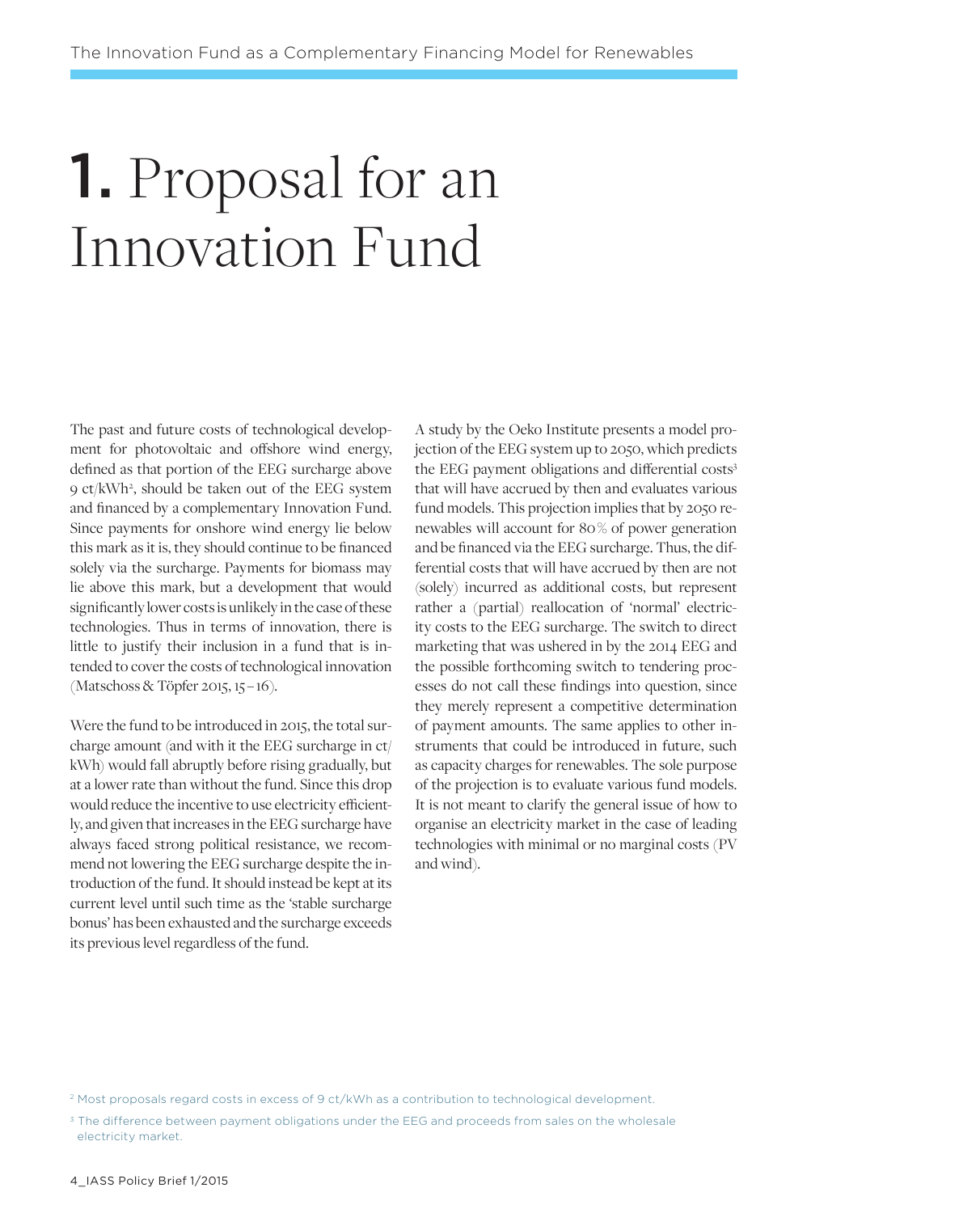### **Figure 1: IASS fund model 'modified payments cap'**



**Source:** Matschoss & Töpfer 2015, 16, fig. 2 (IASS, based on Matthes et al. [2014b, 51, fig. 5–6])

Figure 1 is a visual representation of the proposal (electricity price scenario €40/MWh, 2014 prices). The differential costs that add up to the total surcharge amount are represented above the timeline with a different colour for each technology. The darker colours represent that part of the total surcharge amount that will continue to be financed by the EEG surcharge (the black line indicates the total). Lighter colours (above the black line) represent the remainder that is expected to be financed by the fund, i.e. the share of photovoltaic and offshore wind energy that is above 9 ct/kWh. Given the different levels of remuneration for each technology, the shares financed by

the surcharge on the one hand and the fund on the other vary from one technology to the other. A mirror image of the fund is represented below the timeline. The abrupt drop in the surcharge after the introduction of the fund is obvious. The dotted horizontal line (2015–2033) at the level of the 2014 surcharge represents the scenario where the EEG surcharge does not drop. The more modest fund that would result from that is represented by the broken line below the timeline (i.e. the area between the timeline and the broken line). All conceivable permutations of a partial drop in the surcharge and part-financing of the fund are also possible.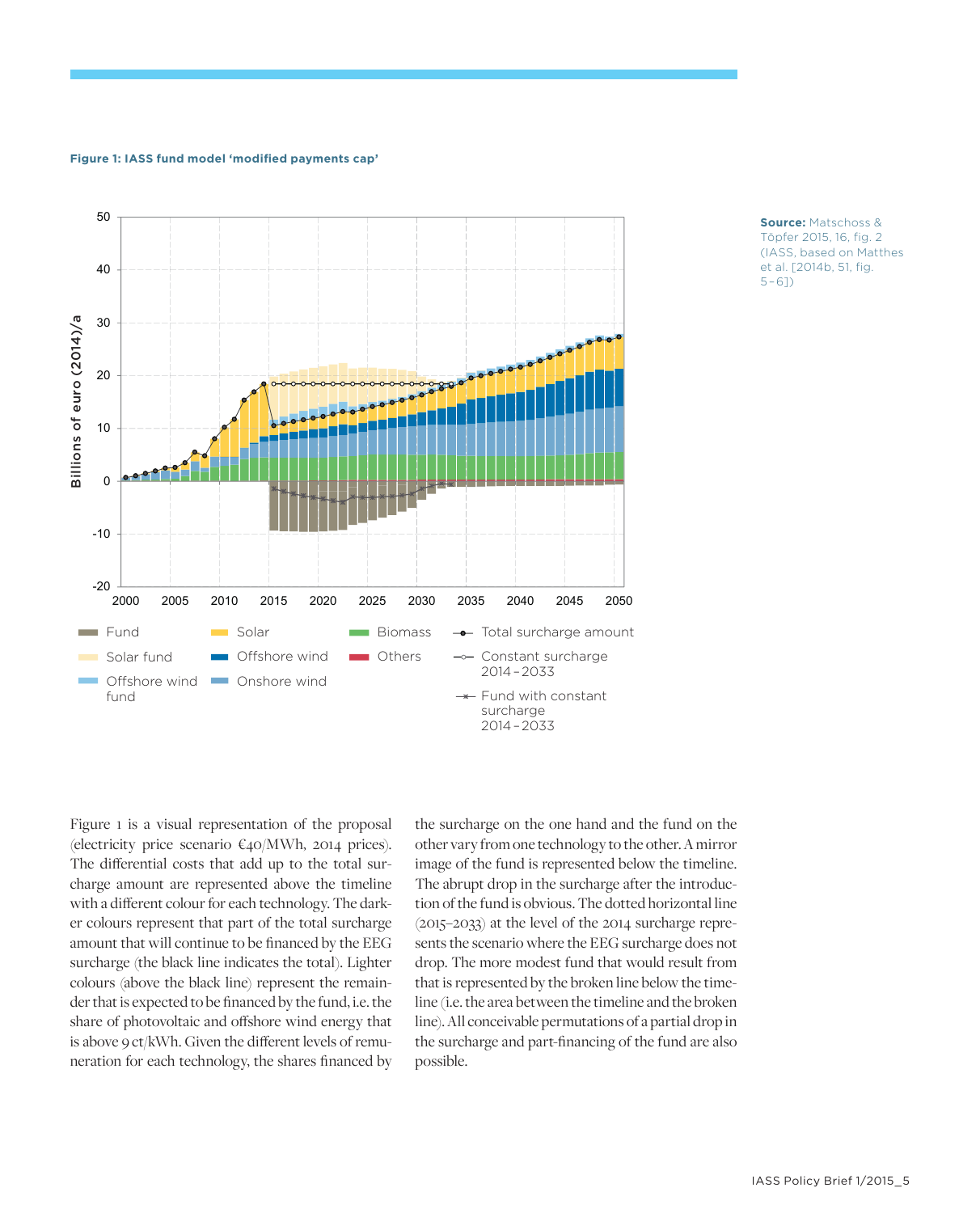# 2. Progression of fund and development of EEG surcharge

Were the fund to be introduced in 2015, there would be an additional annual requirement of EUR 9 to 9.5 billion in the first eight years (see figure 2). After that, the annual volume of the fund would shrink over a period of ten years to the relatively constant requirement of around EUR 1 billion per year; it would then continue to fall gradually before plateauing at around EUR 0.6 billion euro by 2050. Were the surcharge to be maintained at its current level in the period from 2015 to 2033 despite the introduction of the fund, the additional financing requirement for the first 20 years would be less than half. In this scenario, the fund would rise gradually from around EUR 1.4 to 4 billion per year over the first eight years, before sinking to around EUR 0.4 billion in the period from 2023 to 2032. The 'bonus' that would arise from not allowing the surcharge to sink would be 'exhausted' by 2034, when the annual financing requirement would reach a level identical to the scenario without a constant surcharge.

#### **Figure 2: Progression of the fund with and without a constant EEG core surcharge 2014 – 2033**

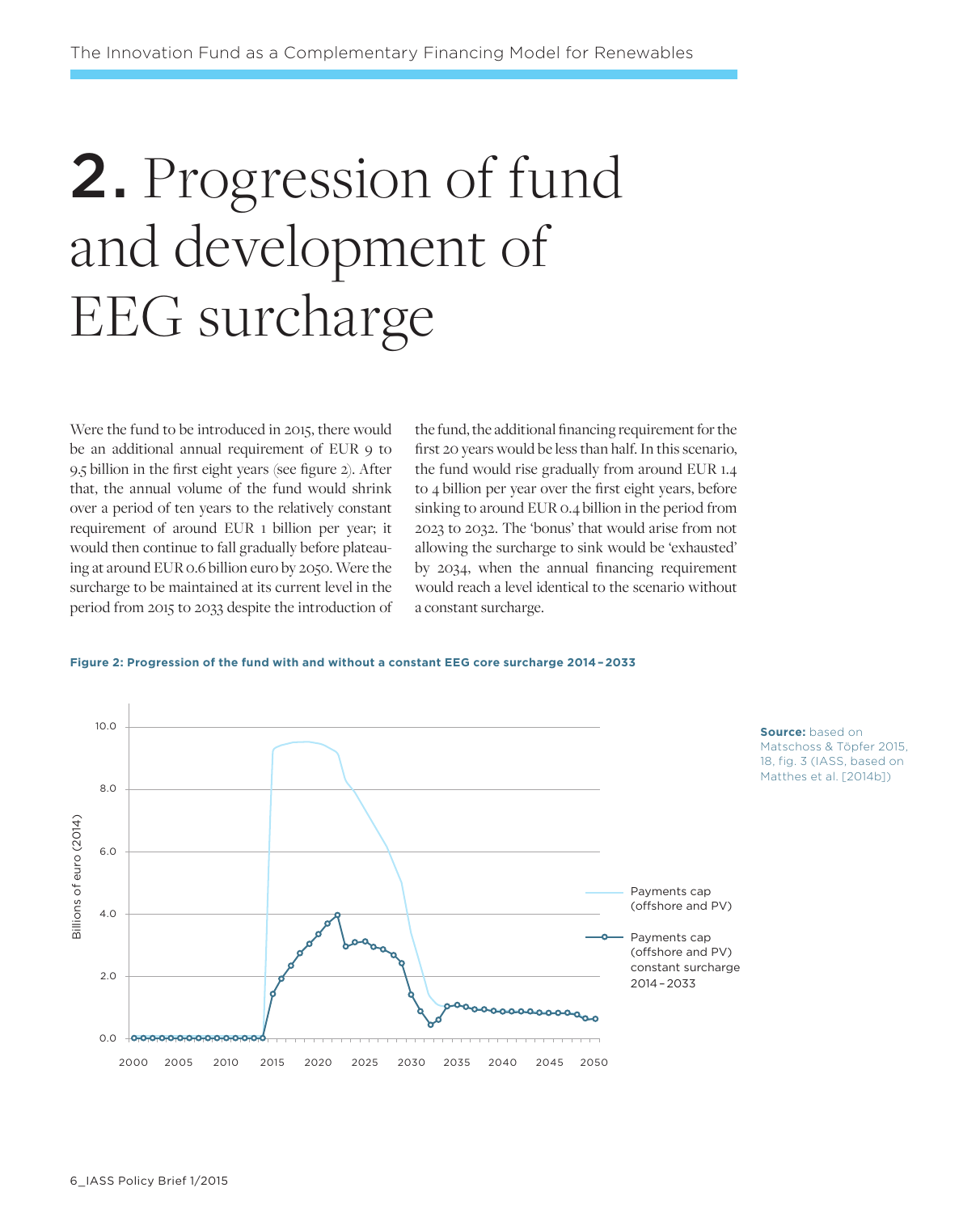Thus most of the required financing would be due in the first two decades after the introduction of the fund. And when the surcharge is not allowed to drop, the financing requirement is more than halved for this period before it begins to follow the same pattern as the scenario without the fund from 2034 on. The 'golden end' (recovery of profits made by renewable generation sites after the end of the surcharge period) will only begin to generate significant amounts from 2030 on – an average of EUR 0.75 billion per year – and could thus mainly be used to cover the financing requirements of an Innovation Fund when they level out. All other options either do not require the construct of a fund (diminishing EEG exemptions) or lead simply to shifts within the price of electricity (electricity tax).

### 8.0 **Source:** based on Matschoss & Töpfer 2015, 19, fig. 4 (IASS, based on Matthes et al. [2014b]) 7.0. 6.0 5.0 ct (2014) kWh ct (2014) kWh 4.0 . 3.0 No fundPayments cap 2.0 (offshore and PV) Payments cap 1.0 (offshore and PV) constant surcharge 2014 – 2033 0.0 2015 2020 2025 2030 2035 2040 2045 2050

#### **Figure 3: EEG Core Surcharge**

The (core) EEG surcharge4 (figure 3) would fall suddenly by 2 ct/kWh on the introduction of the fund. After that, it would begin to rise steadily – but at a slower pace than without the fund – until 2050, returning to its 2014 level by 2033. If, as recommended, the surcharge is not allowed to drop, it will by definition remain constant in the period from 2014 to 2033. The new EU state aid guidelines will not affect existing facilities, since the latter were promised funding prior to the introduction of the fund. In the case of new facilities, the fund is likely to be deemed state aid. It would, however, be permissible, as long as the advantages it grants conform with the aid guidelines. In other words, the permissibility of this form of assistance will be determined on the basis of the guidelines. Yet the decision on the nature of refinancing (state or private) is up to the individual Member State.

4 'Core surcharge' refers to the total surcharge amount when other payments included in that figure such as corrections due to deviations from prognoses, liquidity reserve, etc. are not taken into account.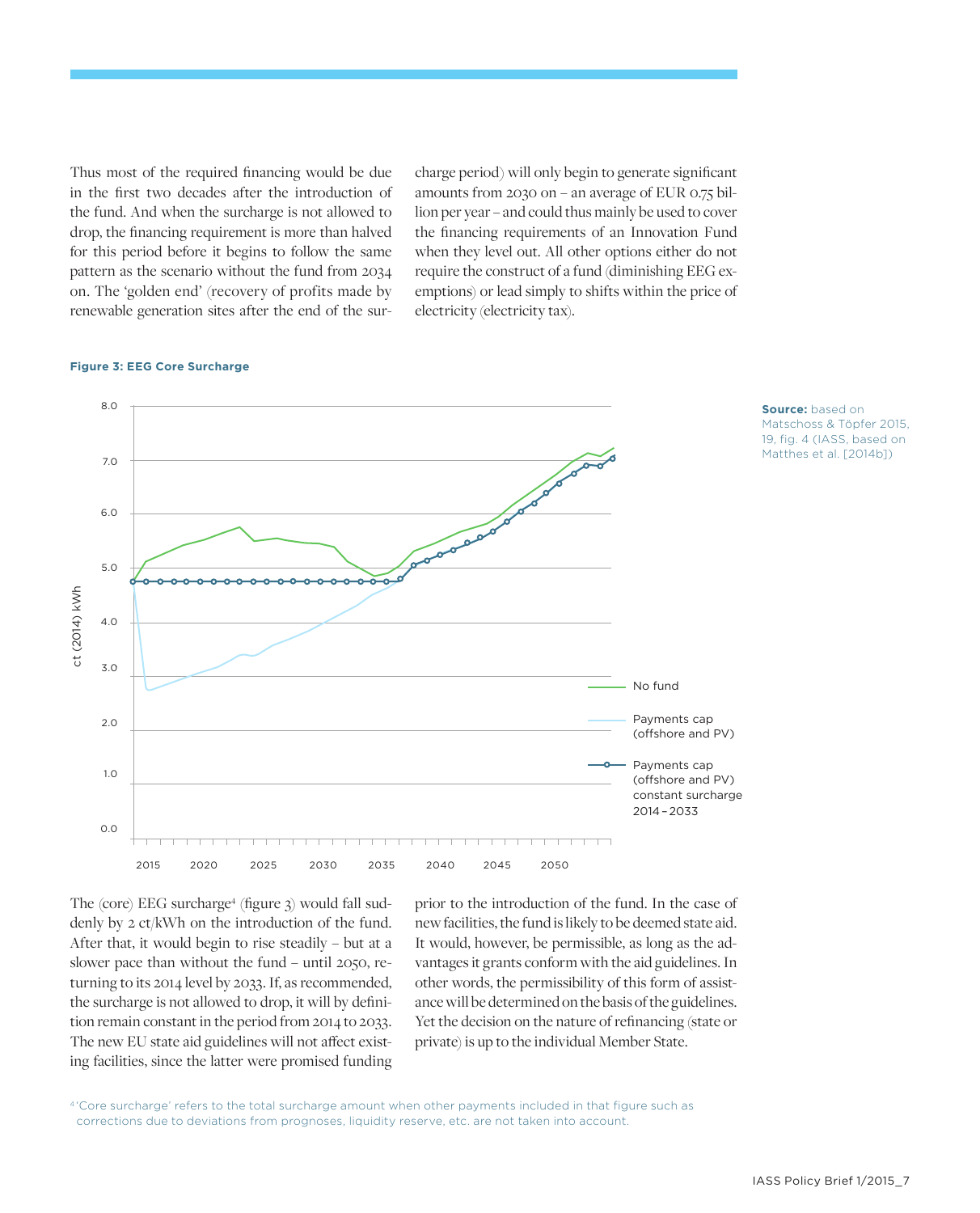# 3. Refinancing the fund

For the introduction of the fund, it is important to be aware of the refinancing options that exist and the landmark political decisions they require. This relates to two dimensions: on the one hand, a decision must be made on whether the financing of a fund should, in keeping with the notion of a collaborative endeavour and as recommended by TPEC, be much broader-based than it is today, i.e. funded through public spending as opposed to payments within the EEG system. On the other hand, the question of whether current payments should be reduced and stretched over a longer period through borrowing – to implement a pay-as-you-use principle over time – needs to be resolved. This could be done either as part of public financing (state borrowing) or within the EEG system. Various permutations of these two basic dimensions are possible, with each giving rise to different distribution (who's paying?) and efficiency/cost effects (how much has to paid in total?). Table 1 represents the different options and their effects (keeping the fund within the EEG system with no credit financing would be equivalent to the status quo). Of course, hybrid models would also be possible.

#### **Table 1: Distribution and cost/efficiency effects of different financing options**

|                                                                              | <b>Distribution effect</b>                                                          | <b>Cost/efficiency effect</b>                                                                                                             |
|------------------------------------------------------------------------------|-------------------------------------------------------------------------------------|-------------------------------------------------------------------------------------------------------------------------------------------|
| Public spending today: higher<br>taxes or consolidation                      | In accordance with the resulting<br>burden on people and companies<br>today         |                                                                                                                                           |
| Future public spending/further<br>borrowing: state stretching of<br>payments | In accordance with the resulting<br>burden on people and companies<br>in the future | Additional credit costs in<br>accordance with state borrowing<br>conditions                                                               |
| Credit financing within the EEG<br>system: EEG stretching of pay-<br>ments   | Non-privileged future electricity<br>consumption                                    | Additional credit costs<br>Possibly in accordance with<br>state borrowing conditions<br>(e.g. KfW guarantee)<br>Otherwise possibly higher |
| <b>EEG</b> today                                                             | Status quo                                                                          | Status quo                                                                                                                                |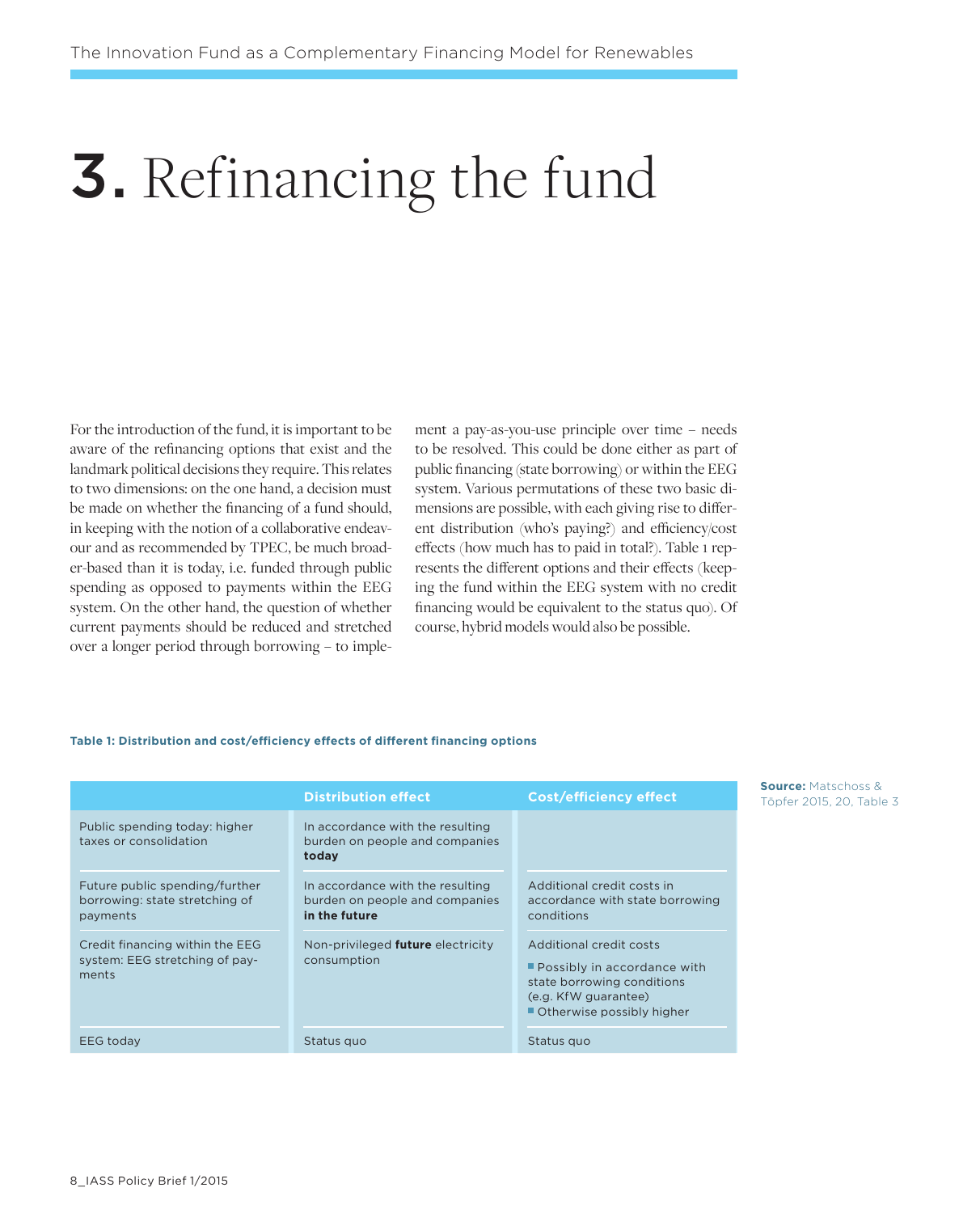Public financing would be in line with the aforementioned broader societal financing of the collaborative Energiewende project. In terms of distribution, that would mean a reallocation of financing from nonprivileged electricity consumption to the taxable entity. When it comes to reciprocal financing, various tax increases and/or spending cuts are conceivable, each of which would have different distribution effects. As a further distribution effect, the further state borrowing option would entail a partial transfer of payment obligations to tomorrow's taxpayers. Since further state borrowing may fall under the scope of the debt brake enshrined in the German constitution, it would be necessary to check whether the introduction of a special state fund would be an option. Several examples of this kind of fund can be found in the history of the Federal Republic of Germany (Burden-sharing Fund, German Unity Fund, residential construction debts as part of the Redemption Fund for Inherited Liabilities, etc.).

With regard to efficiency/cost effects, capital market financing would mean additional credit costs. In general, the current low interest rates offer good conditions, and the favourable credit terms for state bonds could be availed of in the context of new state borrowing. Credit financing within the EEG system (i.e. via the surcharge) would, on the other hand, only amount to a partial temporal shift of financing within non-privileged electricity consumption. The question of whether a fund within the highly regulated EEG system qualifies for the same favourable credit conditions as state bonds also needs to be investigated. Alternatively, processing via a state institution (e.g. the KfW) might be conceivable in order to guarantee such conditions. Otherwise the costs would be correspondingly higher.

Once a decision has been taken on a specific kind of financing, options for implementing it in a way that would minimise costs must be examined. Thus, in the case of public financing the question of whether there is in fact a need to establish a fund would have to be clarified. Alternatively, a separate disclosure of the share represented by the fund in the total EEG surcharge amount and a corresponding subsidy from the state (similar to that provided to the pension fund) could suffice and lower transaction costs accordingly.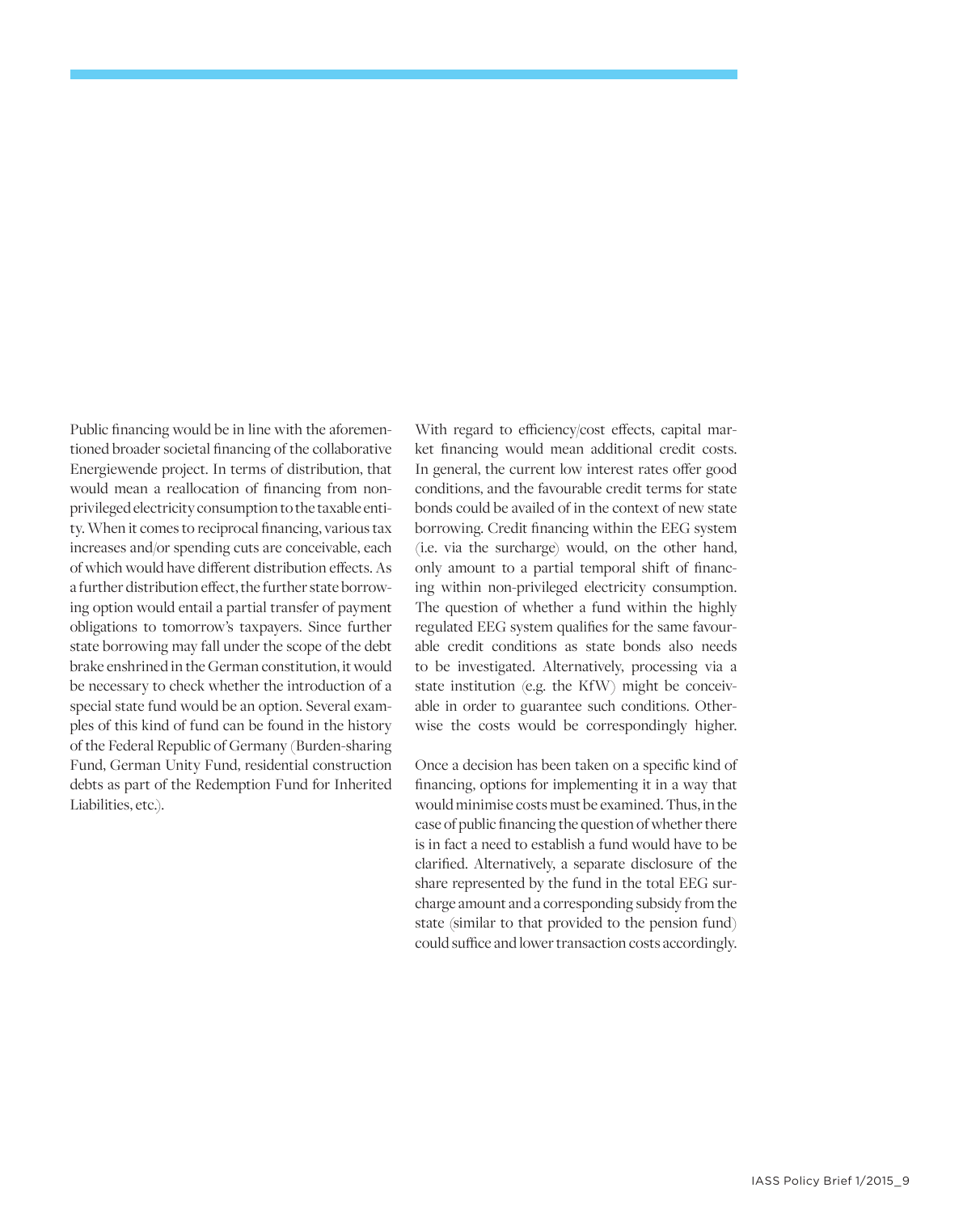# 4. Recent debates and the fund as a model for the financing of infrastructure

The search for alternative models for financing the EEG costs must be seen in the context of the growing financing challenges faced by major infrastructure projects, some of which are connected with the Energiewende and some of which are relevant to other areas (digital networks, transport infrastructure, etc.). Yet despite the arguments in favour of a publicly financed Innovation Fund, public financing is increasingly controversial, and some recent political developments seem to point in an entirely different direction. In addition to the 'debt brake' and 'breaking even', German discussions have recently been revolving around direct user financing, for example in the form of a road toll. At the same time, the downside of low interest rates is that life insurance companies, for example, are increasingly hard-pressed to meet their interest payment commitments. So greater involvement of institutional investors may be advisable for sociopolitical and macroeconomic reasons. Such investments can be attractive for institutional

investors. In this way, life insurance companies and other institutional investors can provide their (considerable) funds on terms that are – for infrastructure projects – relatively favourable. However, before this can happen, the regulatory barriers that make it difficult for life insurance companies to invest in anything other than state bonds must be removed. An Energiewende that is funded via capital markets (rather than via the EEG) could set an example for the financing of other infrastructure projects. Linking pension funds to infrastructure in accordance with the principle of pension funds financing infrastructure projects and the return on those projects flowing back into pension funds would ultimately mean that a larger share of the returns generated would remain in the country. Such a link has the potential to strengthen the general public's identification with and acceptance of the intergenerational and future-oriented Energiewende project.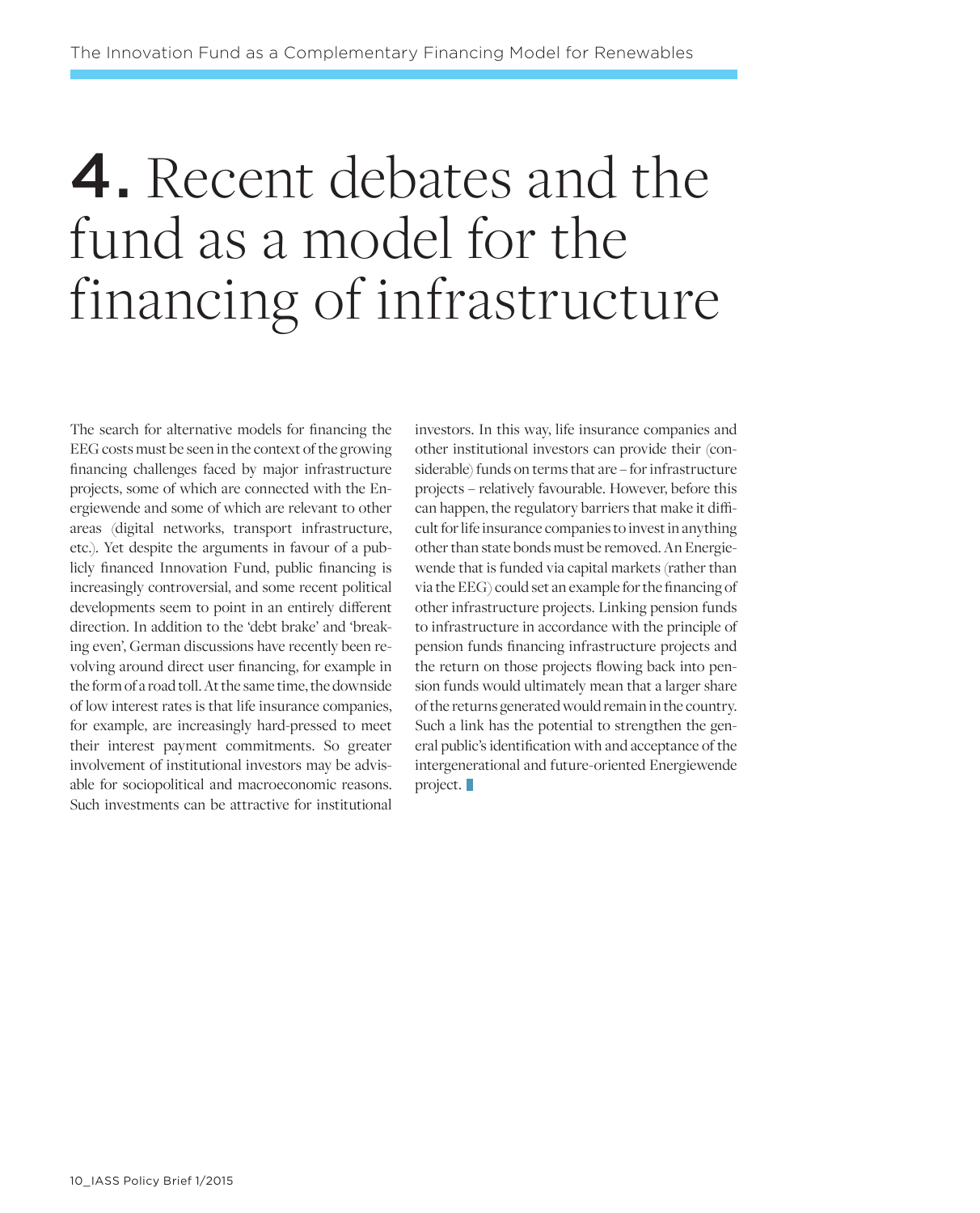### Transdisciplinary Panel on Energy Change (TPEC)

The Transdisciplinary Panel on Energy Change (TPEC) at the IASS provides scientific guidance to drive and shape energy transitions in Germany, Europe and beyond to fulfil the promise of sustainable energy for all. As a facilitator of transdisciplinary research and dialogue, TPEC engages with stakeholders from politics, civil society and business in Germany and around the world to connect successful practices, lessons learned and opportunities sparked by the German Energiewende with the experiences of energy transitions elsewhere. Our focal points include the international dimension of the Energiewende, the financing and flexibility of the future energy system, political and financial ownership in energy transitions, renewable energy as a development opportunity, and the transition from coal to renewables, including its social and economic implications. As team of researchers with various scientific backgrounds, we take a transdisciplinary, independent approach to the transition, serve as dialogue forum for all stakeholders, and provide recommendations with a long-term policy perspective.